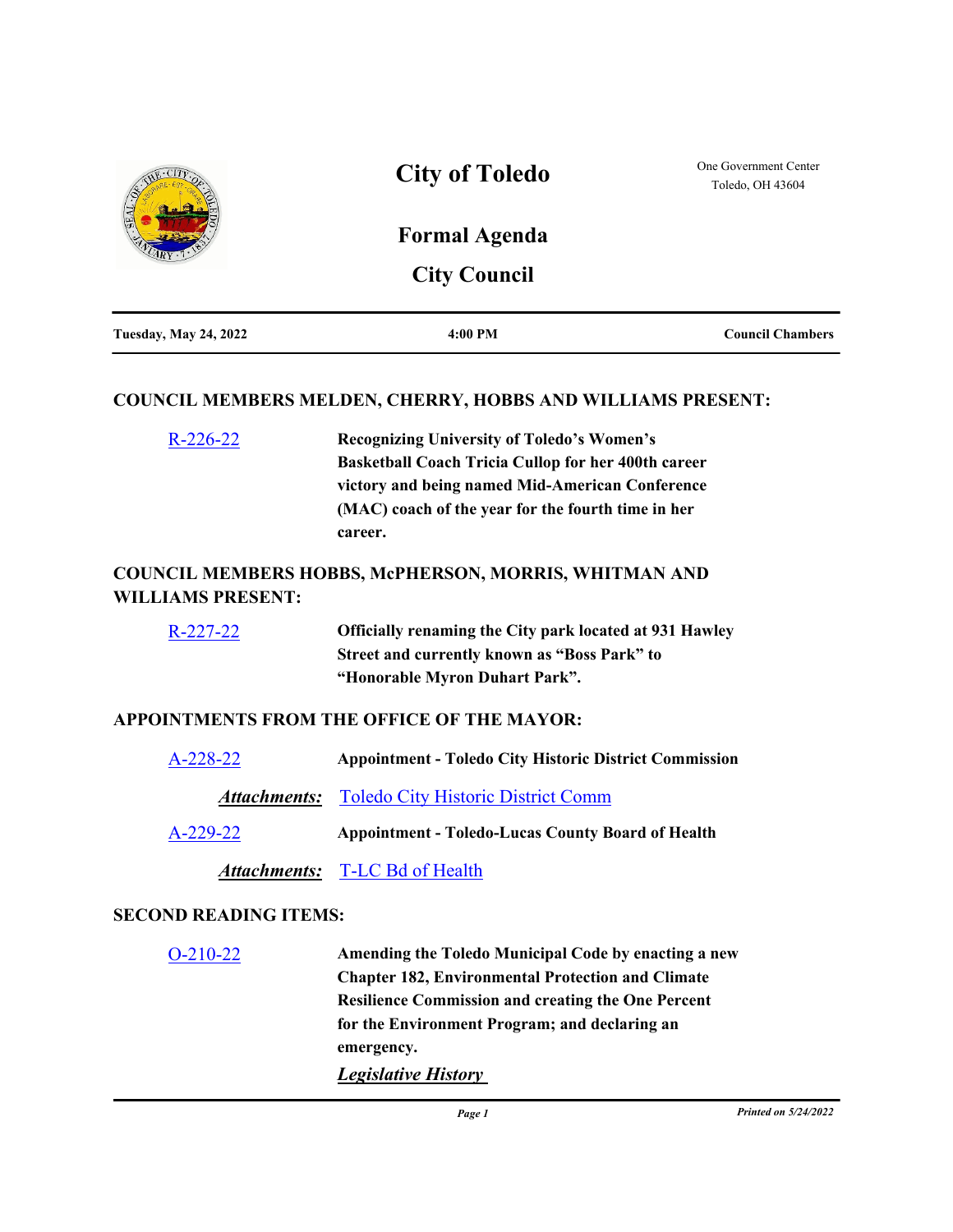| <b>City Council</b>                     |                            | <b>Formal Agenda</b>                                                                                                                                                                                                                                                                                                                                                                                                                                                                                                 |                      | May 24, 2022 |
|-----------------------------------------|----------------------------|----------------------------------------------------------------------------------------------------------------------------------------------------------------------------------------------------------------------------------------------------------------------------------------------------------------------------------------------------------------------------------------------------------------------------------------------------------------------------------------------------------------------|----------------------|--------------|
|                                         | 5/10/22                    | City Council                                                                                                                                                                                                                                                                                                                                                                                                                                                                                                         | <b>First Reading</b> |              |
| $O-214-22$                              | emergency.                 | Authorizing the Mayor to enter, execute and deliver a<br>Real Estate Purchase Agreement and other needed<br>instruments for the sale and conveyance of City owned<br>real estate located at 1301-1327 North Detroit Avenue<br>and part of 1414 Dorr Street, Toledo Ohio to the Toledo<br>Urban Federal Credit Union; waiving the competitive<br>bidding and advertising provisions of TMC 187.19;<br>authorizing the deposit of net sale proceeds; making<br>certain findings with respect thereto; and declaring an |                      |              |
| <b>Attachments:</b>                     | Exhibit A                  |                                                                                                                                                                                                                                                                                                                                                                                                                                                                                                                      |                      |              |
|                                         | <b>Legislative History</b> |                                                                                                                                                                                                                                                                                                                                                                                                                                                                                                                      |                      |              |
|                                         | 5/10/22                    | City Council                                                                                                                                                                                                                                                                                                                                                                                                                                                                                                         | <b>First Reading</b> |              |
| <b>COUNCIL MEMBER MELDEN PRESENTS:</b>  |                            |                                                                                                                                                                                                                                                                                                                                                                                                                                                                                                                      |                      |              |
| $O-230-22$                              |                            | Authorizing the waiver TMC section 1111.0705 entitled<br>"City Council Hearing and Decision" to allow the<br>Zoning & Planning Committee of Toledo City Council to<br>hold a public hearing prior to 30 days after receipt of the<br>Plan Commission recommendation on Z-4001-22: Zone<br>Change from CO to CN for the property located at<br>2909 W. Central Avenue; and declaring an emergency.                                                                                                                    |                      |              |
| <b>COUNCIL MEMBER KOMIVES PRESENTS:</b> |                            |                                                                                                                                                                                                                                                                                                                                                                                                                                                                                                                      |                      |              |
| $O-231-22$                              |                            | Authorizing the City of Toledo to fund \$20,000 towards<br>the Greater Toledo Digital Equity Coalitions (GTDEC)<br>analysis of resident's broadband access and affordability<br>throughout Lucas County; partnering with Bowling<br><b>Green State University's Center for Regional</b><br>Development for a full analysis and report of findings;<br>with full oversight of the program by Toledo Lucas<br>County Public Library; and declaring an emergency.                                                       |                      |              |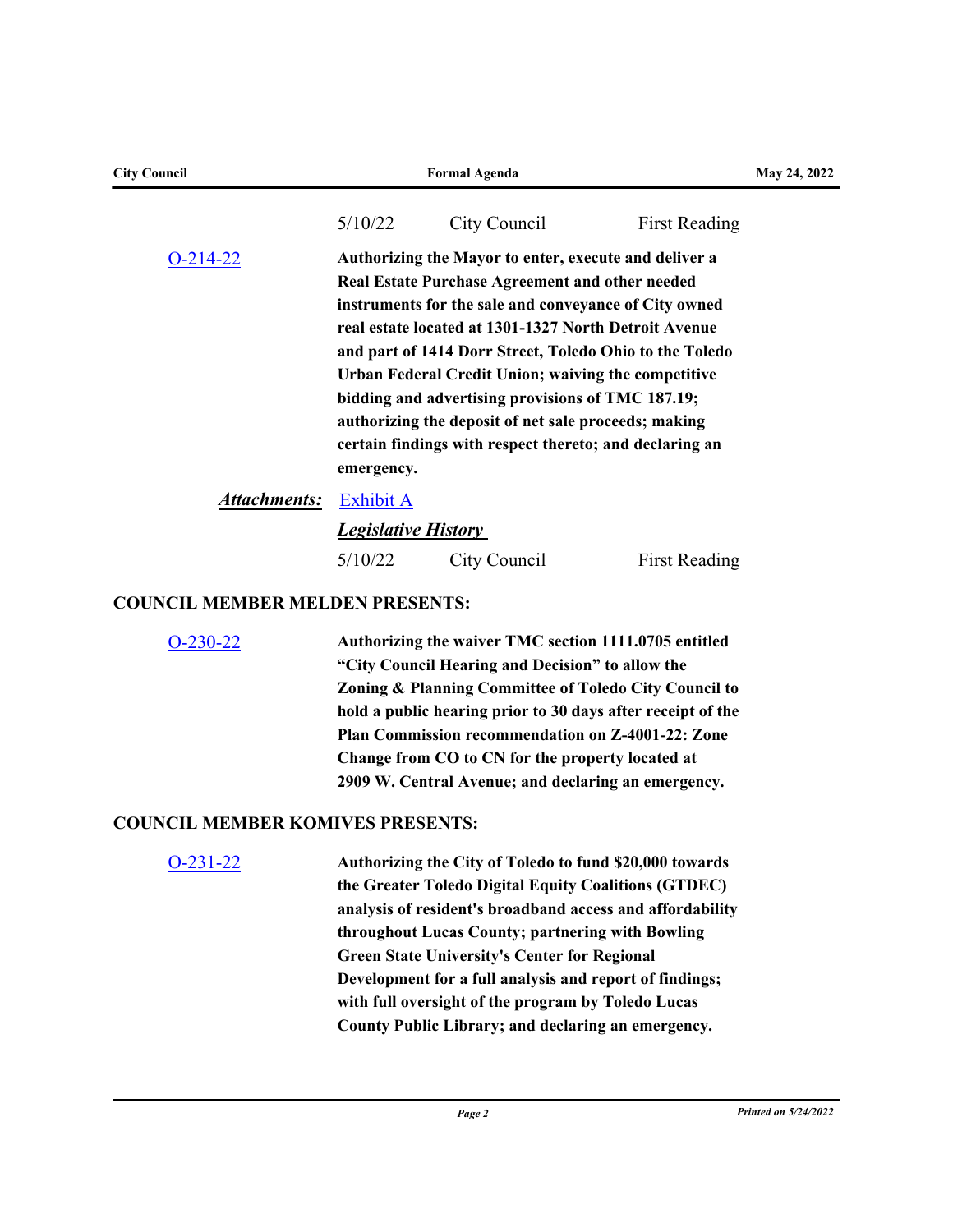## **COUNCIL PRESIDENT CHERRY AND THE MEMBERS OF CITY COUNCIL PRESENT:**

[O-232-22](http://toledo.legistar.com/gateway.aspx?m=l&id=/matter.aspx?key=37767) **Approving a Petition For Special Assessments for Special Energy Improvement Projects and a Project Plan for the Northwest Ohio Advanced Energy Improvement District under Chapter 1710 of the Ohio Revised Code for JAMLAND2, LLC and 4934 Lewis Ave., Toledo, Ohio 43612; to authorize and levy special assessments for the purpose of acquiring, constructing, and improving certain public improvements in the City of Toledo in cooperation with the Northwest Ohio Advanced Energy Improvement District; to approve a Special Assessment Agreement in connection with such special assessments; and declaring an emergency.**

Attachments: [Exhibit A, B & C](http://toledo.legistar.com/gateway.aspx?M=F&ID=6f4e80ff-f193-478b-9e3d-e6bc4fb59c03.docx) [Petition](http://toledo.legistar.com/gateway.aspx?M=F&ID=ea301876-e652-4071-ab34-08e2f7761f79.pdf)

### **COUNCIL MEMBERS SARANTOU AND MORRIS PRESENT:**

[R-233-22](http://toledo.legistar.com/gateway.aspx?m=l&id=/matter.aspx?key=37813) **Urging Governor Mike DeWine to overrule ODOT and support and force action for a better access route to Columbus via 23; and declaring an emergency.**

#### **DEPARTMENT OF TRANSPORTATION:**

| $R - 234 - 22$ | Declaring it necessary and providing for the replacement<br>of sidewalks and driveway approaches on various streets<br>in the City of Toledo; and declaring an emergency.                                                                                                                                                       |
|----------------|---------------------------------------------------------------------------------------------------------------------------------------------------------------------------------------------------------------------------------------------------------------------------------------------------------------------------------|
| Attachments:   | 2022 Sidewalk Program Assessment                                                                                                                                                                                                                                                                                                |
| $O-235-22$     | Authorizing the mayor to enter into and execute<br>cooperative agreements between the City of Toledo and<br>Lucas County and to give consent to Lucas County for<br>roadway improvements and resurfacing work on<br><b>Talmadge Road from Laskey Road to Alexis Road</b><br>within the City limits; and declaring an emergency. |

*Attachments:* [Agreement](http://toledo.legistar.com/gateway.aspx?M=F&ID=91ffaeda-895e-472f-9a1b-cb98bd85c73a.pdf)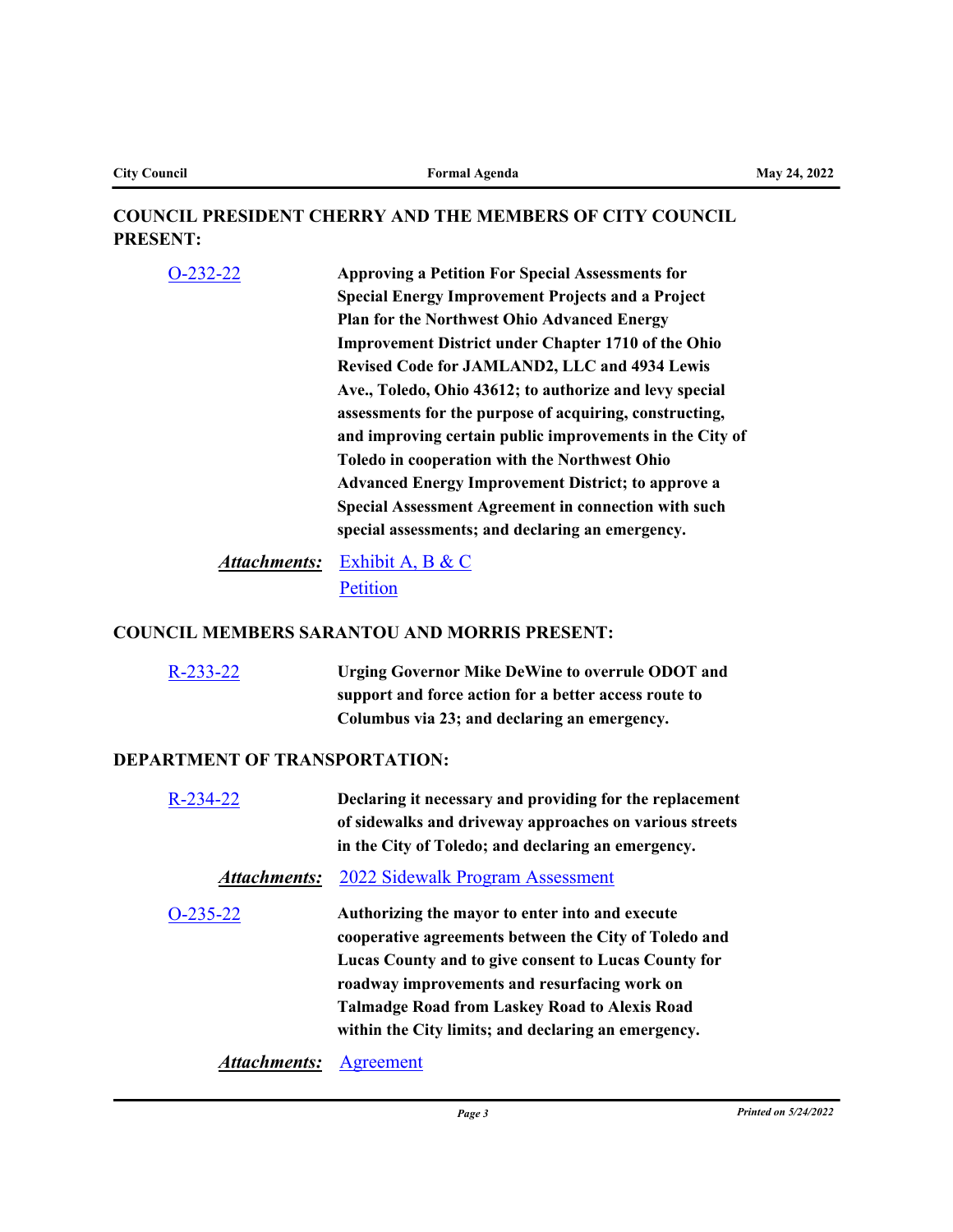| <b>City Council</b>                  | <b>Formal Agenda</b>                                                                                                                                                                                                                                                                                                                                                                                                                                                                                 | May 24, 2022 |
|--------------------------------------|------------------------------------------------------------------------------------------------------------------------------------------------------------------------------------------------------------------------------------------------------------------------------------------------------------------------------------------------------------------------------------------------------------------------------------------------------------------------------------------------------|--------------|
| $O-236-22$                           | Authorizing the mayor to enter in to a contract with<br><b>Cargill De-Icing Technology for the purchase of bulk</b><br>salt; authorizing the expenditure of funds from the<br><b>Special Assessment Fund; waiving the competitive</b><br>procurement requirements of TMC Chapter 187; and<br>declaring an emergency.                                                                                                                                                                                 |              |
| $O-237-22$                           | Authorizing the expenditure of an amount not to exceed<br>\$500,000 from the Capital Improvement Fund for the<br>Road & Bridge Maintenance Matches and Planning<br>Program; authorizing the mayor to prepare plans and<br>specifications, acquire required rights-of-way as<br>appropriate, accept bids and award contracts for Road &<br><b>Bridge Maintenance Matches and Planning</b><br>improvement projects within the Division of Road $\&$<br>Bridge Maintenance; and declaring an emergency. |              |
| <b>DEPARTMENT OF PUBLIC SERVICE:</b> |                                                                                                                                                                                                                                                                                                                                                                                                                                                                                                      |              |
| $O-238-22$                           | Authorizing the Mayor to enter into a contract for<br>spray-applied alternate daily landfill cover material for<br>the Hoffman Road Landfill for a period of one (1) year<br>with an option of up to three (3) successive one-year<br>renewals; authorizing the expenditure not to exceed<br>\$100,000 annually from the General Fund for the said<br>purchase; waiving the competitive procurement<br>requirements of TMC Chapter 187; and declaring an<br>emergency.                               |              |
| <b>Attachments:</b>                  | <b>Bullet Points</b>                                                                                                                                                                                                                                                                                                                                                                                                                                                                                 |              |
| O-239-22                             | Authorizing the expenditure of an amount not to exceed<br>\$18,000,000 from the Capital Improvement Fund for<br>necessary major building improvements and<br>replacements at the Toledo Municipal Court House;<br>authorizing the Mayor to accept qualifications and<br>proposals and award a design-build construction contract<br>pursuant to ORC Section 153.693; and declaring an<br>emergency                                                                                                   |              |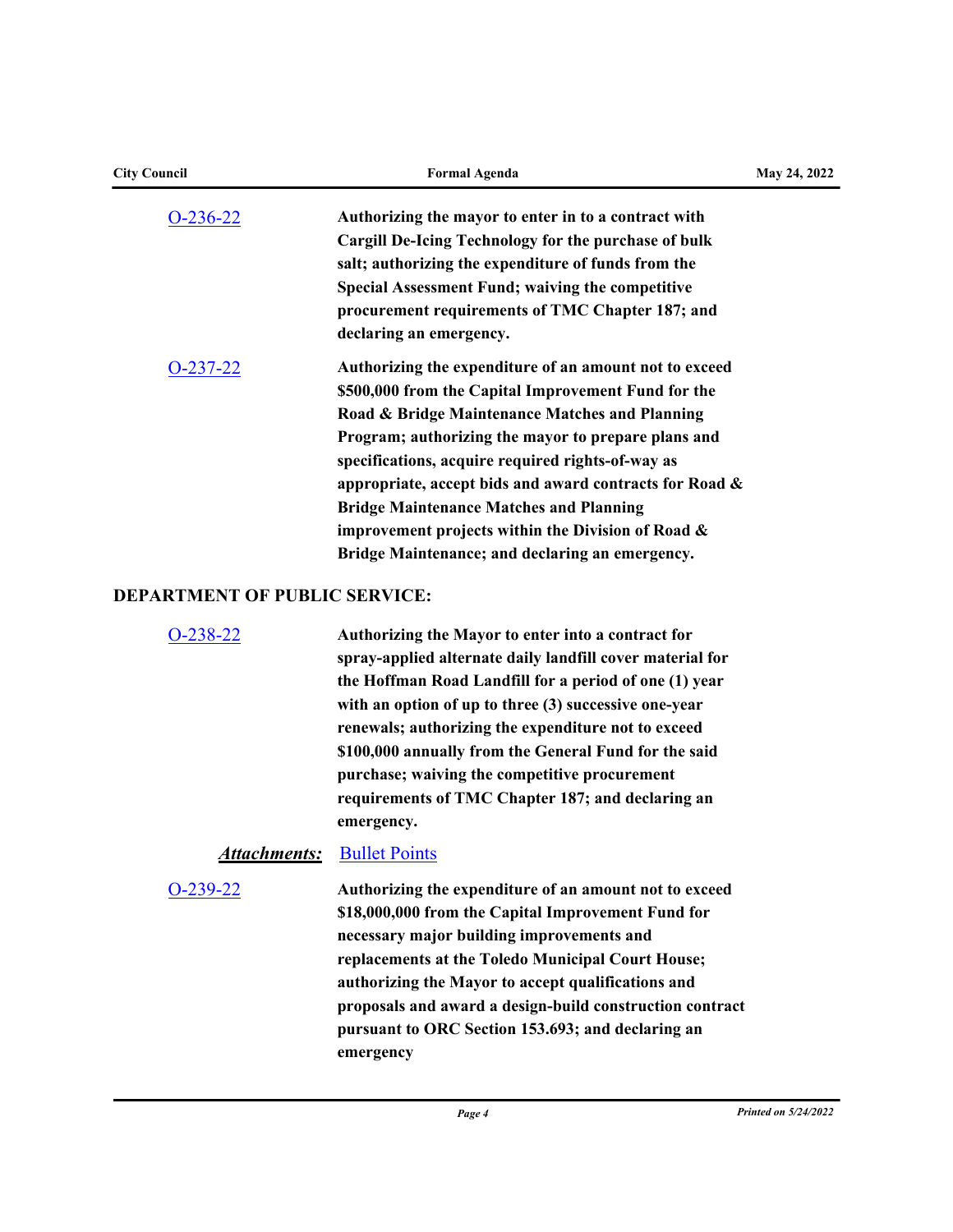| <b>City Council</b>               | <b>Formal Agenda</b>                                                                                                                                                                                                                                                                                                                                                                                           | May 24, 2022 |
|-----------------------------------|----------------------------------------------------------------------------------------------------------------------------------------------------------------------------------------------------------------------------------------------------------------------------------------------------------------------------------------------------------------------------------------------------------------|--------------|
| $O-240-22$<br><b>Attachments:</b> | Authorizing the appropriation and expenditure of an<br>amount not to exceed \$58,000 from the Local Fiscal<br>Recovery Fund for a Facility Condition Assessment for<br><b>City of Toledo Community and Seniors Centers;</b><br>authorizing the Mayor to accept bids and award<br>contracts for professional services to complete said<br>assessment; and declaring an emergency.<br><b>RFP</b><br><b>SMART</b> |              |
| $O-241-22$                        | Authorizing the expenditure not exceed \$500,000 for<br>the collection, hauling, and processing of materials<br>collected through the 2022 Clean Toledo Recycling<br>events; authorizing the mayor to accept bids and enter<br>into necessary contracts for recycling and disposal<br>services; waiving the competitive procurement<br>requirements of TMC Section 187; and declaring an<br>emergency.         |              |
| <b>DEPARTMENT OF FINANCE:</b>     |                                                                                                                                                                                                                                                                                                                                                                                                                |              |
| $O-242-22$                        | Levying special assessments for the 2021 Sidewalk<br>Program; and declaring an emergency.                                                                                                                                                                                                                                                                                                                      |              |
| <u>Attachments:</u>               | <b>Property Listing</b>                                                                                                                                                                                                                                                                                                                                                                                        |              |
| $O-243-22$                        | Providing for the issuance and sale of \$1,170,000 of<br>notes, in anticipation of the issuance of bonds, for the<br>purpose of paying costs of constructing, reconstructing<br>and rehabilitating sidewalks, including, where necessary,<br>driveway approaches and curbs, in certain locations on<br>designated streets; and declaring an emergency.                                                         |              |
| O-244-22                          | Providing for the issuance and sale of \$18,000,000 of<br>notes, in anticipation of the issuance of bonds, for the<br>purpose of paying costs of renovating, remodeling,<br>equipping and re-equipping and otherwise improving the<br><b>Municipal Court Building, together with necessary</b><br>appurtenances and work incidental thereto; and<br>declaring an emergency.                                    |              |

# **DEPARTMENT OF HOUSING & COMMUNITY DEVELOPMENT:**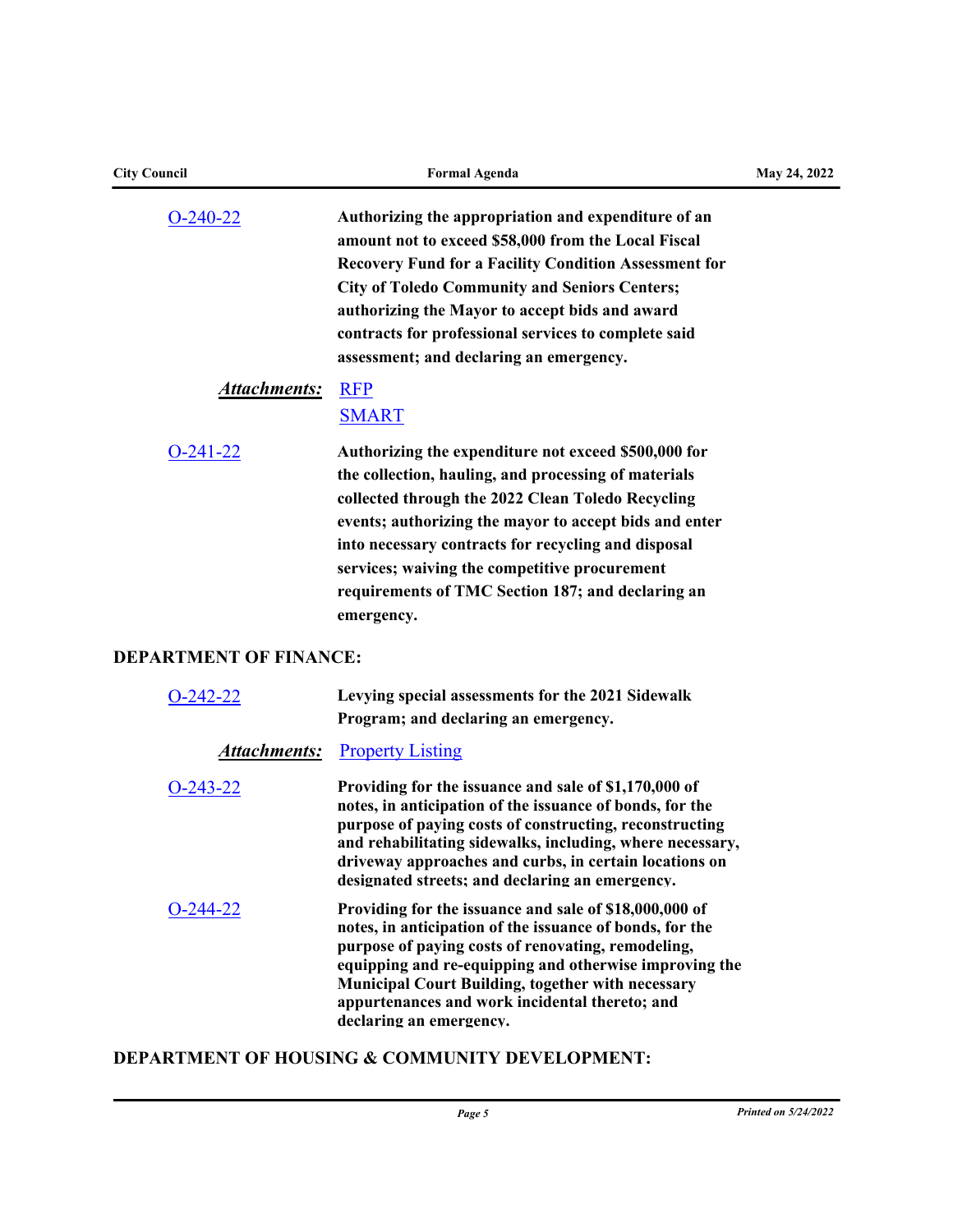| <b>City Council</b> | <b>Formal Agenda</b>                                                                                                                                                                                                                                                                                          | May 24, 2022 |
|---------------------|---------------------------------------------------------------------------------------------------------------------------------------------------------------------------------------------------------------------------------------------------------------------------------------------------------------|--------------|
| $O-245-22$          | Authorizing the appropriation and expenditure of<br>\$2,900,000 from Local Fiscal Recovery Fund for the<br>City of Toledo Roof Tops Program; authorizing the<br>Mayor to accept bids, award contracts and enter into<br>necessary agreements for said program; and declaring<br>an emergency.                 |              |
| <b>Attachments:</b> | Exhibit A<br><b>ARPA Final Rule</b>                                                                                                                                                                                                                                                                           |              |
| $O-246-22$          | Authorizing the appropriation and expenditure of<br>\$900,000 from the Local Fiscal Recovery Fund for the<br><b>Englewood Code Compliance Pilot Program; authorizing</b><br>the Mayor to accept bids, award contracts and enter into<br>necessary agreements for said program; and declaring<br>an emergency. |              |
| <u>Attachments:</u> | <b>Attachment A</b><br><b>ARPA Final Rule</b><br><b>SMART Template</b>                                                                                                                                                                                                                                        |              |

# **DEPARTMENT OF POLICE OPERATIONS:**

| O-247-22            | Authorizing the Mayor to enter into an agreement and<br>accept and deposit \$220,000 from the Office of<br><b>Criminal Justice Services for an Ohio Violent Crime</b><br>Reduction Grant (2022-VCR-AO2-375); authorizing<br>the appropriation and expenditure of funds from the<br><b>Operation Grants fund; authorizing the Mayor to accept</b><br>bids and award contracts; and declaring an emergency. |
|---------------------|-----------------------------------------------------------------------------------------------------------------------------------------------------------------------------------------------------------------------------------------------------------------------------------------------------------------------------------------------------------------------------------------------------------|
| <b>Attachments:</b> | <b>Brochure</b>                                                                                                                                                                                                                                                                                                                                                                                           |
| O-248-22            | Authorizing the Mayor to enter into an agreement with<br>the Bureau of Justice Assistance through the Office of<br>Criminal Justice Services and to accept and deposit a<br>Paul Coverdell Forensic Science Improvement grant<br>2021-PC-NFS-7816 in the amount of \$30,202.51 for<br>the Toledo Police Department; authorizing the<br>appropriation and expenditure of funds from the                    |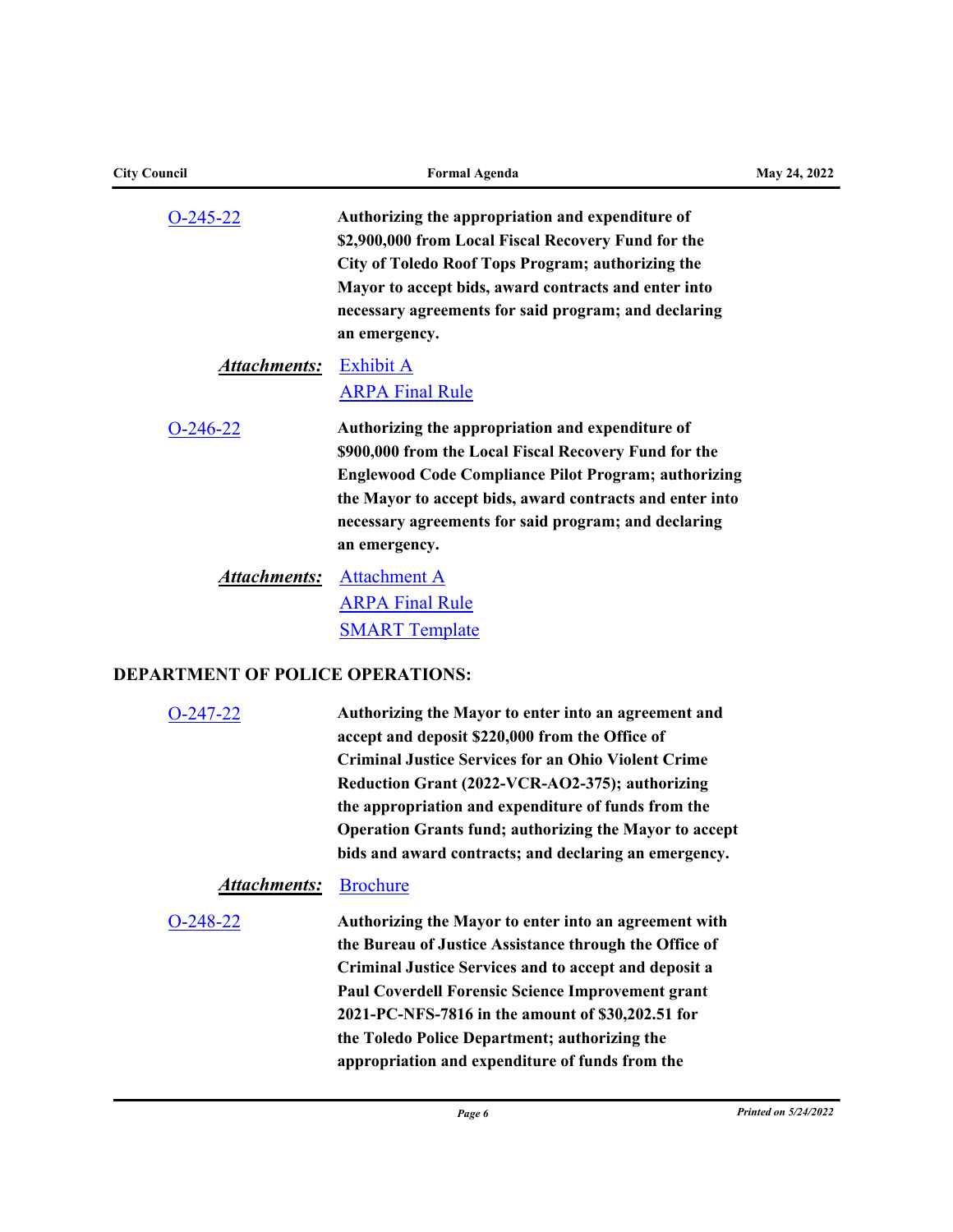| <b>City Council</b> | <b>Formal Agenda</b>                                                                                                                                                                                                                                                                                                                                                                  | May 24, 2022 |
|---------------------|---------------------------------------------------------------------------------------------------------------------------------------------------------------------------------------------------------------------------------------------------------------------------------------------------------------------------------------------------------------------------------------|--------------|
|                     | <b>Operation Grants fund; authorizing the Mayor to accept</b><br>bids and award contracts; and declaring an emergency.                                                                                                                                                                                                                                                                |              |
| $O-249-22$          | Authorizing the expenditure of an amount not to exceed<br>\$100,967.57 from the Operations Grants Fund and an<br>amount not to exceed \$1,506.82 from the General Fund<br>for the purchase of an Agilent Technologies gas<br>chromatograph mass spectrometer; waiving the<br>competitive bid requirements of Chapter 187 of the<br>Toledo Municipal Code; and declaring an emergency. |              |
|                     |                                                                                                                                                                                                                                                                                                                                                                                       |              |

**Attachments:** [Sole Source Justification](http://toledo.legistar.com/gateway.aspx?M=F&ID=a17102b5-18a2-4e5d-ae8f-cbad4eb46237.pdf)

# **DEPARTMENT OF PUBLIC UTILITIES:**

| $O-250-22$       | Authorizing the mayor to enter into contracts or           |
|------------------|------------------------------------------------------------|
|                  | amendments to existing contracts related the systems       |
|                  | integration necessary for the implementation of the AMI    |
|                  | project; waiving competitive proposal requirements of      |
|                  | Ch. 187; authorizing the total expenditure of up to        |
|                  | \$8,000,000 from specified account codes; and declaring    |
|                  | an emergency.                                              |
| O-2 <u>51-22</u> | Authorizing the mayor to enter into a Lease Agreement      |
|                  | with the Ohio Building Company, Ltd., for 36,241           |
|                  | square feet of administrative office and customer service  |
|                  | space for the Division of Utilities Administration, in the |
|                  | Ohio Building located at 420 Madison Avenue; further       |
|                  | authorizing the expenditure for said lease; and declaring  |
|                  | an emergency.                                              |
| Attachments:     | <b>Lease Agreement</b>                                     |
| $O-252-22$       | Authorizing the expenditure in an amount not to exceed     |
|                  | \$1,124,880 from the Sewer Replacement Fund,               |
|                  | \$1,660,000 From the Water Replacement Fund and \$         |
|                  | 668,120 from the Storm Water Replacement Fund for          |
|                  | the purchase or lease of vehicles and equipment;           |
|                  |                                                            |
|                  | authorizing the mayor to accept bids and enter into        |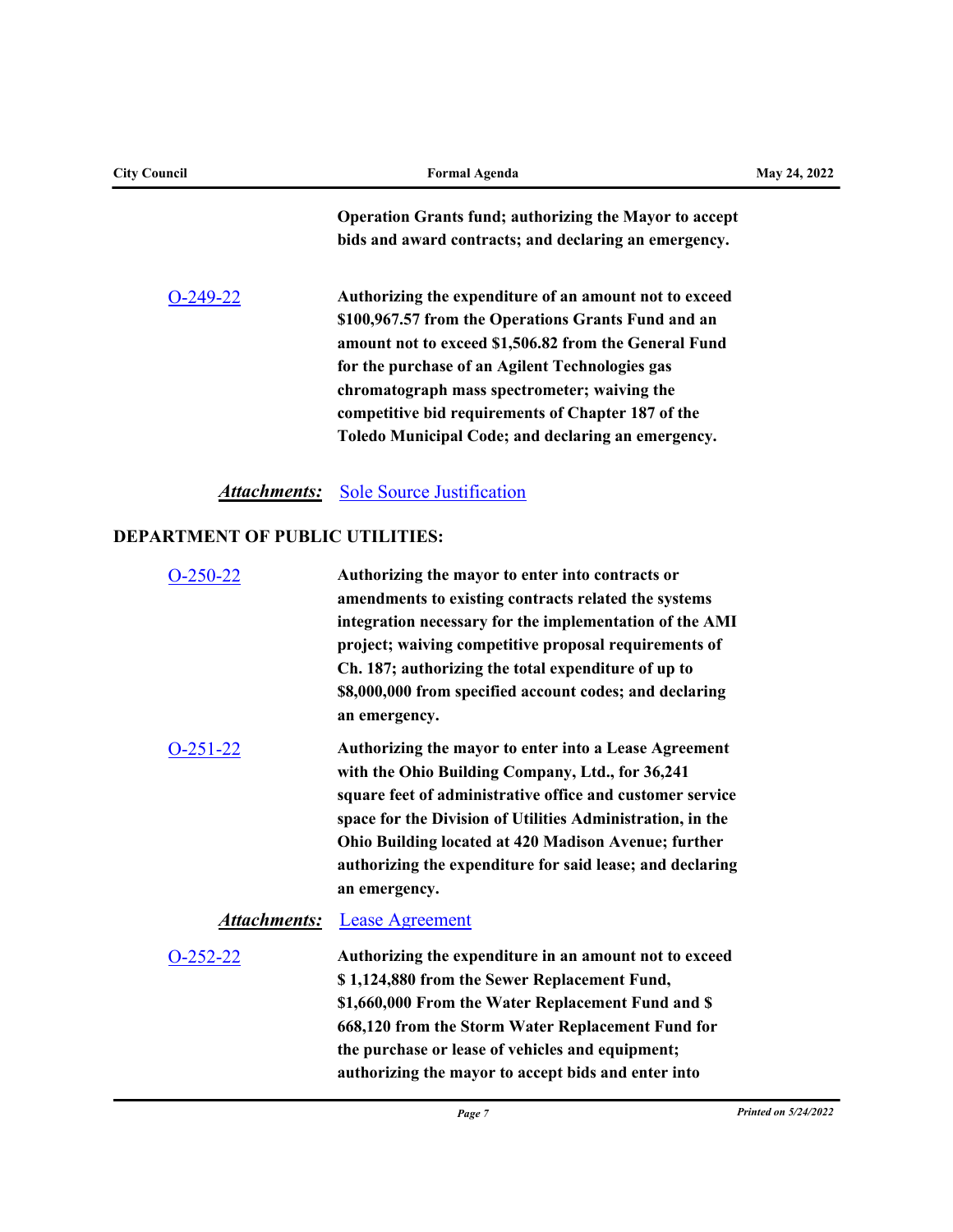| <b>City Council</b> | <b>Formal Agenda</b>                                                                                                                                                                                                                                                                                                                                                                                                                                                                                                                                                                                                                                                                                                                                                                                                                | May 24, 2022 |
|---------------------|-------------------------------------------------------------------------------------------------------------------------------------------------------------------------------------------------------------------------------------------------------------------------------------------------------------------------------------------------------------------------------------------------------------------------------------------------------------------------------------------------------------------------------------------------------------------------------------------------------------------------------------------------------------------------------------------------------------------------------------------------------------------------------------------------------------------------------------|--------------|
|                     | contracts; and declaring an emergency.                                                                                                                                                                                                                                                                                                                                                                                                                                                                                                                                                                                                                                                                                                                                                                                              |              |
| <u>Attachments:</u> | <b>Account Codes</b>                                                                                                                                                                                                                                                                                                                                                                                                                                                                                                                                                                                                                                                                                                                                                                                                                |              |
| $O-253-22$          | Authorizing the mayor to accept bids and award<br>contracts for the Hydrant Replacement Program;<br>authorizing the expenditure in an amount not to exceed<br>\$700,000 from the Water Replacement Fund; and<br>declaring an emergency.                                                                                                                                                                                                                                                                                                                                                                                                                                                                                                                                                                                             |              |
| $O-254-22$          | Authorizing the expenditure in an amount not to exceed<br>\$150,000 from the Water Operating Fund for the street<br>cut pavement restoration in Lucas County; authorizing<br>the mayor to accept bids and enter into contracts; and<br>declaring an emergency.                                                                                                                                                                                                                                                                                                                                                                                                                                                                                                                                                                      |              |
| $O-255-22$          | Authorizing the appropriation and expenditure in an<br>amount not to exceed \$250,000 from the Sewer<br><b>Replacement Fund for the Digester Heat Exchanger</b><br>Project at the Water Reclamation Plant; authorizing the<br>mayor to accept bids and award contracts for equipment<br>and construction services necessary to facilitate the<br>construction of the Digester Heat Exchanger Project;<br>and declaring an emergency.                                                                                                                                                                                                                                                                                                                                                                                                |              |
| $O-256-22$          | Authorizing the mayor to enter into and execute<br>necessary agreements with the Great Lakes<br>Commission (GLC) as sub award from the National<br><b>Oceanic and Atmospheric Administration (NOAA)</b><br>through a Cooperative Agreement with the U.S.<br><b>Department of Commerce and Regional Partnership to</b><br><b>Restore Fish Habitat in Priority Great Lake Coastal</b><br>Sites and Areas of Concern; authorizing the mayor to<br>accept and deposit grant proceeds in the amount of<br>\$614,147 into the Operation Grants Fund; authorizing<br>the appropriation and expenditure of said grant proceeds<br>for the Restoration of the Ottawa River in Jermain Park<br>project; authorizing the mayor to accept bids and<br>execute necessary agreements and contracts with the<br>grant; and declaring an emergency. |              |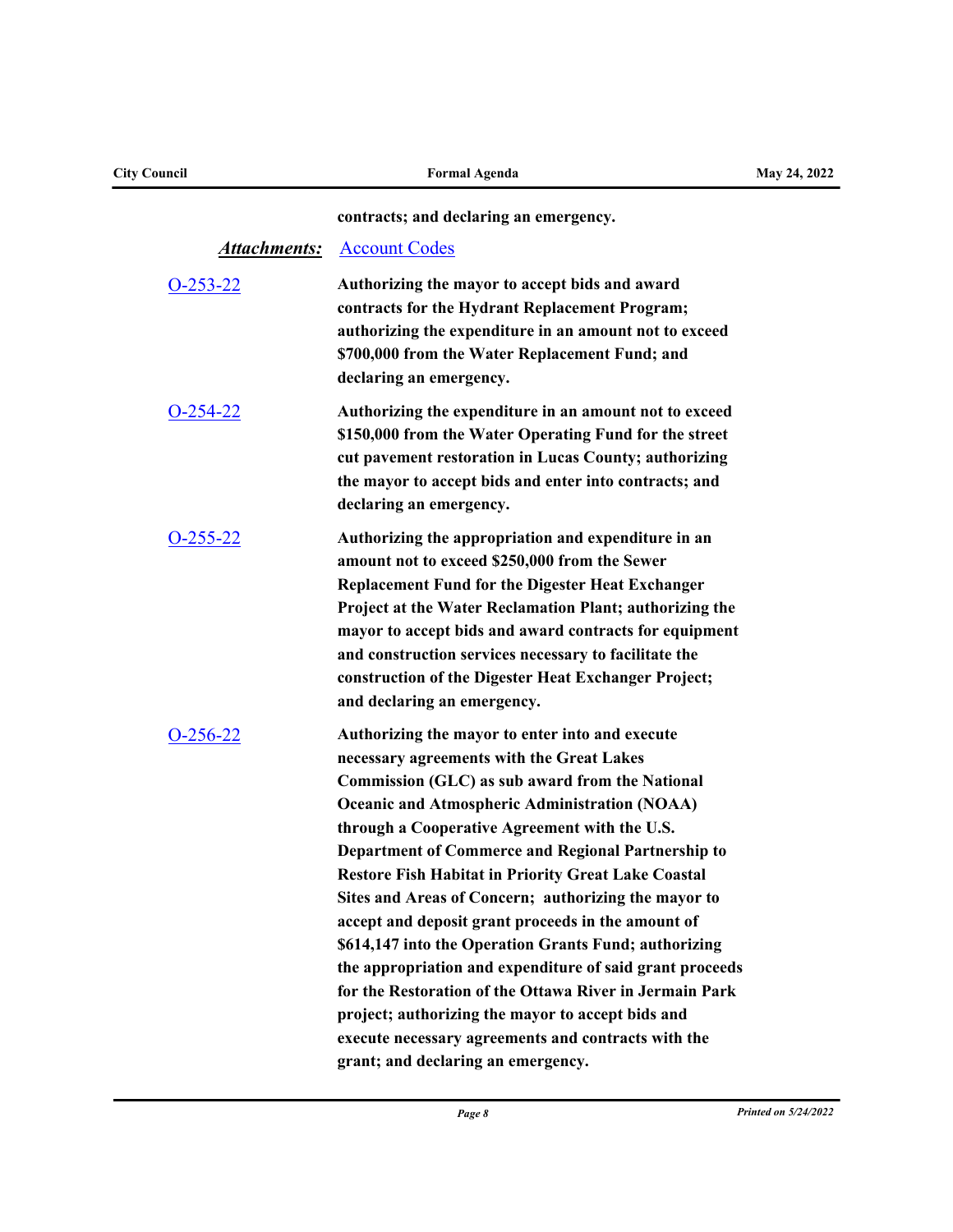#### **Attachments:** [Project Location Map](http://toledo.legistar.com/gateway.aspx?M=F&ID=f4b897e7-5f69-4e43-9fb0-40d218eb72bc.pdf)

[O-257-22](http://toledo.legistar.com/gateway.aspx?m=l&id=/matter.aspx?key=37732) **Authorizing the mayor to enter into and execute necessary agreements with the Great Lakes Commission (GLC) as subgranted from the National Oceanic and Atmospheric Administration (NOAA) through a Cooperative Agreement with the U.S. Department of Commerce Award Regional Partnership to Restore Fish Habitat in Priority Great Lake Coastal Sites and Areas of Concern; authorizing the mayor to accept and deposit grant proceeds in the amount of \$175,500 into the Operation Grants Fund; authorizing the appropriation and expenditure of said grant proceeds for the Collins Park Stream Restoration Feasibility Study project; authorizing the mayor to accept bids and execute necessary agreements and contracts for the purchase of goods and services to administer the grant; and declaring an emergency.** 

*Attachments:* [Collins Park Map](http://toledo.legistar.com/gateway.aspx?M=F&ID=d602ad5c-71f4-42fc-8cae-cb5586f654a1.pdf)

#### **DEPARTMENT OF POLICE OPERATIONS:**

```
O-258-22 Authorizing the Mayor to enter into a contract with 
           Motorola Solutions, Inc.; for the purchase of Motorola 
           police radios; authorizing the expenditure in an amount 
           not to exceed $284,734.70 from the Capital 
           Improvement Fund, an amount not to exceed 
           $59,847.69 from the Operation Grants Fund and an 
           amount not to exceed $10,417.61 from the General 
           Fund for the purchase of Motorola Solutions, Inc. police 
           radios; waiving the competitive bid requirements of 
           Chapter 187 of the Toledo Municipal Code; and 
           declaring an emergency.
```
#### **DEPARTMENT OF HUMAN RESOURCES:**

| $O-259-22$ | Approving the revision of the current Collective    |
|------------|-----------------------------------------------------|
|            | Bargaining Agreement between the City of Toledo and |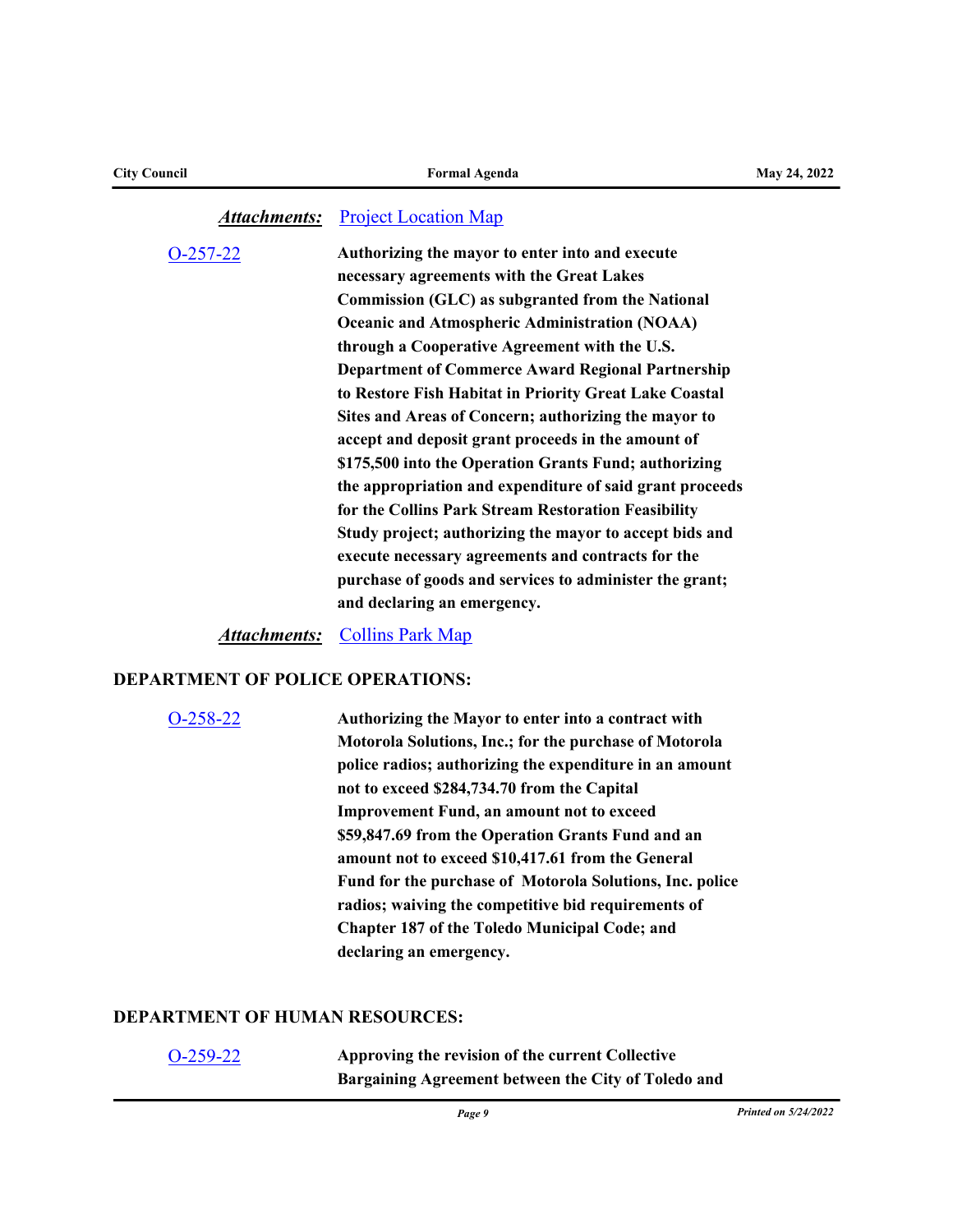| <b>City Council</b>               | <b>Formal Agenda</b>                                                                                                                                                                                                                                      | May 24, 2022 |  |
|-----------------------------------|-----------------------------------------------------------------------------------------------------------------------------------------------------------------------------------------------------------------------------------------------------------|--------------|--|
|                                   | <b>AFSCME Ohio Council 8, Local 7, for a successor</b><br>agreement, consistent with the bargained<br>understandings; and declaring an emergency.                                                                                                         |              |  |
| <b>Attachments:</b>               | <b>Exhibit A</b><br><b>Exhibit A</b><br>Memorandum                                                                                                                                                                                                        |              |  |
| <b>REPORTS AS APPROVED:</b>       | COUNCIL PRESIDENT CHERRY, CHAIR, ZONING & PLANNING COMMITTEE,                                                                                                                                                                                             |              |  |
| $O-260-22$                        | <b>Granting a Special Use Permit for a Day Care Center</b><br>for a site located at 4410 Lewis Avenue, in the City of<br>Toledo, Lucas County, Ohio; subject to certain<br>conditions; and declaring an emergency.                                        |              |  |
| Attachments:                      | <b>Plan Commission Report</b>                                                                                                                                                                                                                             |              |  |
| $O-261-22$<br><b>Attachments:</b> | <b>Granting a Special Use Permit for a Day Care Center</b><br>for a site located at 5045 W. Sylvania Avenue, in the<br>City of Toledo, Lucas County, Ohio; subject to certain<br>conditions; and declaring an emergency.<br><b>Plan Commission Report</b> |              |  |
| $O-262-22$                        | Changing the zoning maps attached to Part 11, Planning<br>and Zoning, Toledo Municipal Code, for the property<br>located at 5454 Airport Highway, in the City of Toledo,<br>Lucas County, Ohio; and declaring an emergency.                               |              |  |
| <b>Attachments:</b>               | <b>Plan Commission Report</b>                                                                                                                                                                                                                             |              |  |
| $O-263-22$                        | Changing the zoning maps attached to Part 11, Planning<br>and Zoning, Toledo Municipal Code, for the property<br>located at 12 N. St. Clair St. in the City of Toledo,<br>Lucas County, Ohio; and declaring an emergency.                                 |              |  |
| <u>Attachments:</u>               | <b>Plan Commission Report</b>                                                                                                                                                                                                                             |              |  |
| $O-264-22$                        | <b>Granting a Special Use Permit for a New Utility Pole</b><br>with an AMI Antenna for a site located at 2922 131st<br>Street, in the City of Toledo, Lucas County, Ohio;<br>subject to certain conditions; and declaring an                              |              |  |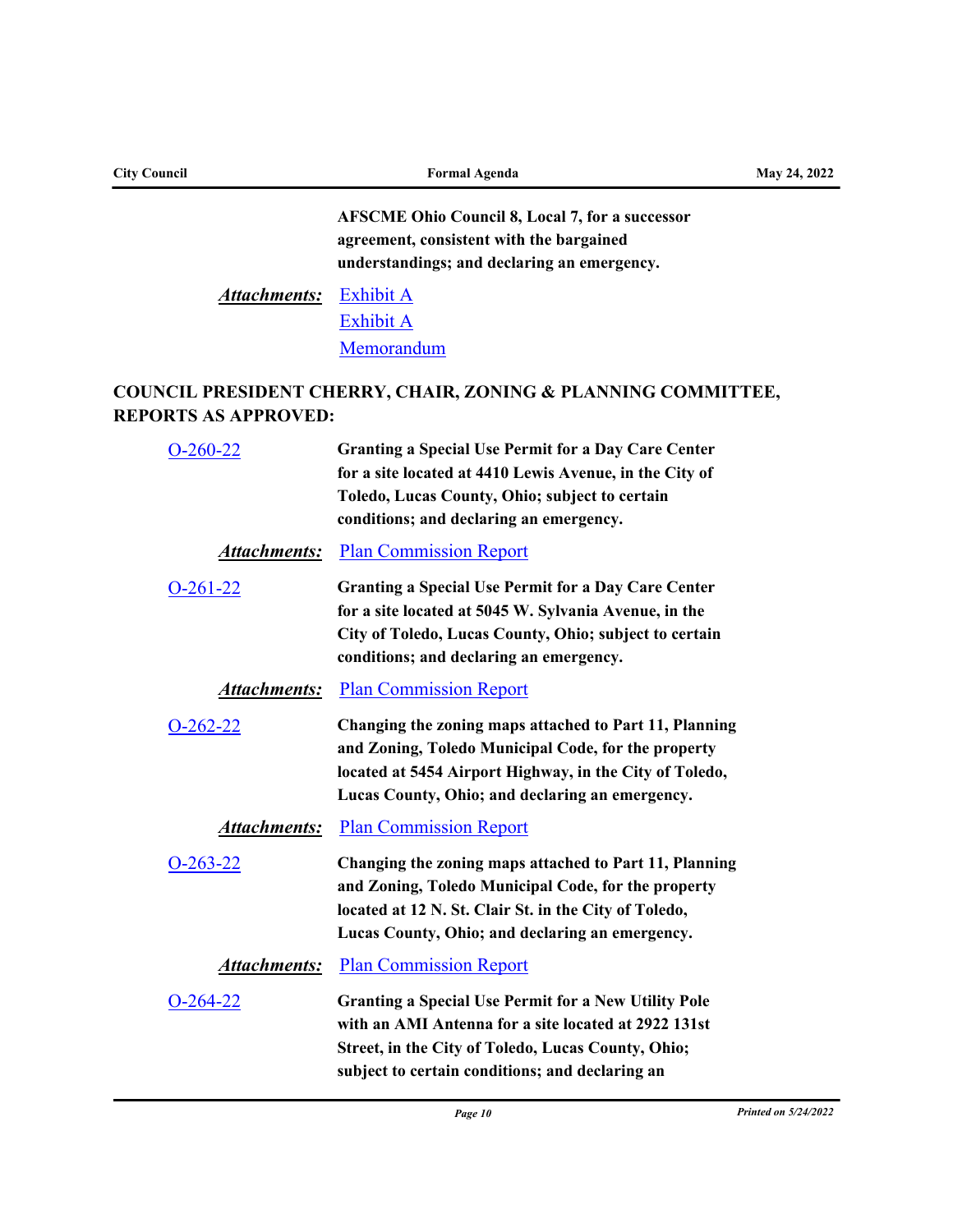| <b>City Council</b> | <b>Formal Agenda</b>                                                                                                                                                                                                                                                                  | May 24, 2022 |  |
|---------------------|---------------------------------------------------------------------------------------------------------------------------------------------------------------------------------------------------------------------------------------------------------------------------------------|--------------|--|
|                     | emergency.                                                                                                                                                                                                                                                                            |              |  |
| <b>Attachments:</b> | <b>Plan Commission Report</b>                                                                                                                                                                                                                                                         |              |  |
| $O-265-22$          | Changing the zoning maps attached to Part 11, Planning                                                                                                                                                                                                                                |              |  |
|                     | and Zoning, Toledo Municipal Code, for the property                                                                                                                                                                                                                                   |              |  |
|                     | located at 2909 W. Central Avenue, in the City of<br>Toledo, Lucas County, Ohio; and declaring an                                                                                                                                                                                     |              |  |
|                     | emergency.                                                                                                                                                                                                                                                                            |              |  |
| <u>Attachments:</u> | <b>Plan Commission Report</b>                                                                                                                                                                                                                                                         |              |  |
| $O-266-22$          | Changing the zoning maps attached to Part 11, Planning<br>and Zoning, Toledo Municipal Code, for the property<br>located at 2150 S. Byrne Road, in the City of Toledo,<br>Lucas County, Ohio; and declaring an emergency.                                                             |              |  |
| <b>Attachments:</b> | <b>Plan Commission Report</b>                                                                                                                                                                                                                                                         |              |  |
| $O-267-22$          | <b>Granting a Special Use Permit for a Sweepstakes</b><br>Terminal Café for a site located at 1122 N. Byrne Rd<br>Unit 14, in the City of Toledo, Lucas County, Ohio;<br>subject to certain conditions; and declaring an<br>emergency.                                                |              |  |
| <b>Attachments:</b> | <b>Plan Commission Report</b>                                                                                                                                                                                                                                                         |              |  |
| $O-268-22$          | Granting an amendment to a Special Use Permit,<br>originally granted by Ord. 333-09 to add modular<br>classrooms to a school for a site located at 2402<br>Cheltenham Rd, in the City of Toledo, Lucas County,<br>Ohio; subject to certain conditions; and declaring an<br>emergency. |              |  |
| Attachments:        | <b>Plan Commission Report</b>                                                                                                                                                                                                                                                         |              |  |
| $O-269-22$          | Changing the zoning maps attached to Part 11, Planning<br>and Zoning, Toledo Municipal Code, for the property<br>located at 311 Locust Street, in the City of Toledo,<br>Lucas County, Ohio; and declaring an emergency.                                                              |              |  |
| <b>Attachments:</b> | <b>Plan Commission Report</b>                                                                                                                                                                                                                                                         |              |  |
| $O-270-22$          | <b>Granting a Special Use Permit for Parking Lot</b>                                                                                                                                                                                                                                  |              |  |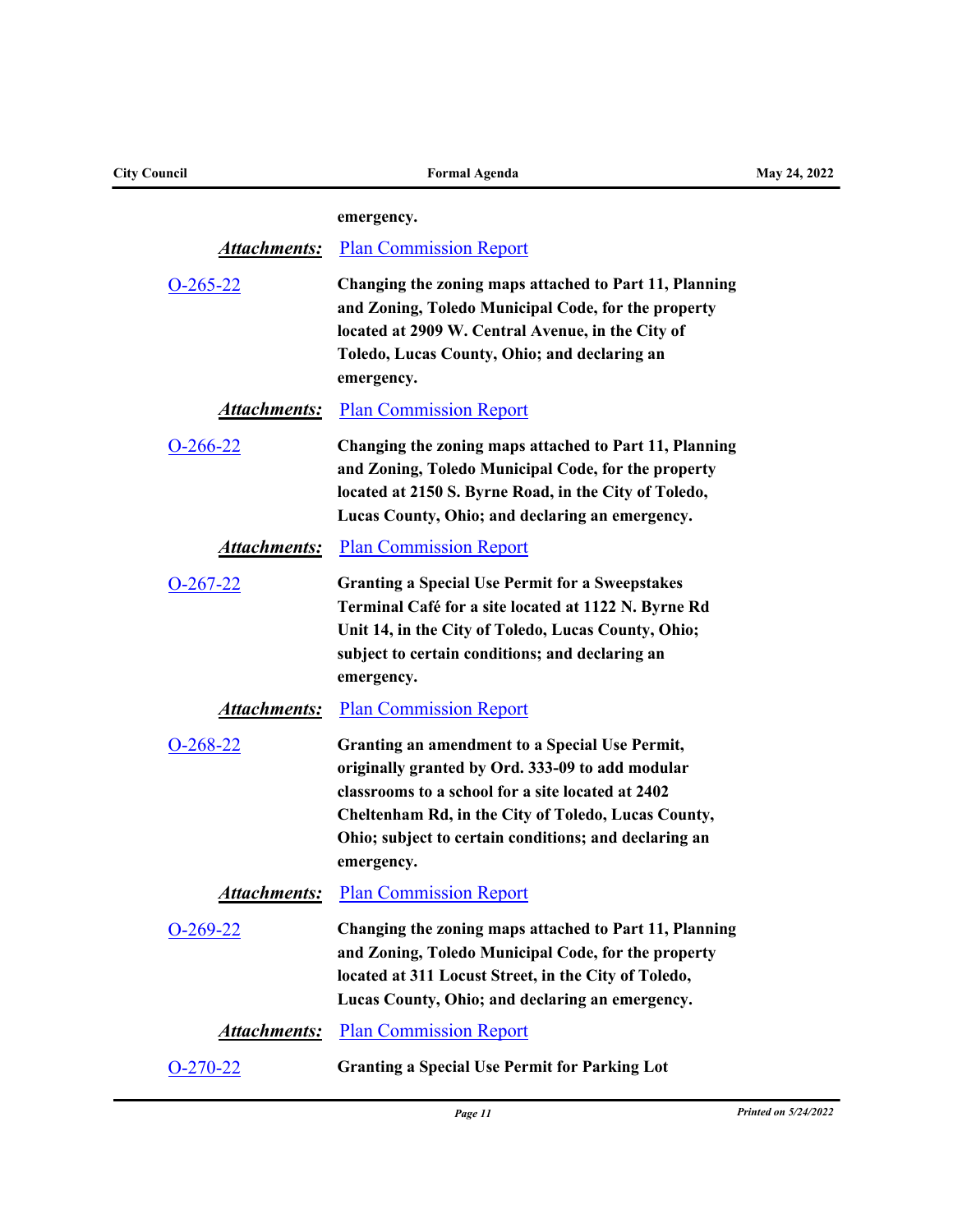| <b>City Council</b> | <b>Formal Agenda</b>                                                                                                        | May 24, 2022 |
|---------------------|-----------------------------------------------------------------------------------------------------------------------------|--------------|
|                     | <b>Modifications and a Building Addition for a site located</b><br>at 333 14th Street, in the City of Toledo, Lucas County, |              |
|                     | Ohio; subject to certain conditions; and declaring an                                                                       |              |
|                     | emergency.                                                                                                                  |              |
|                     | <b>Attachments:</b> Plan Commission Report                                                                                  |              |

## **COUNCIL PRESIDENT CHERRY, CHAIR, ZONING & PLANNING COMMITTEE, REPORTS AS DISAPPROVED:**

[O-271-22](http://toledo.legistar.com/gateway.aspx?m=l&id=/matter.aspx?key=37810) **Granting a Special Use Permit for a Drug and Alcohol Treatment Center for a site located at 5044, 5048 and 5052 Dorr Street, in the City of Toledo, Lucas County, Ohio; subject to certain conditions; and a waiver and declaring an emergency.**

## **Attachments:** [Plan Commission Report](http://toledo.legistar.com/gateway.aspx?M=F&ID=f28a3135-2521-4b60-aef7-556e8a29af6e.pdf)

# **ITEM LIKELY TO BE RELIEVED OF REGIONAL GROWTH, DEVELOPMENT & SMALL BUSINESS ENTERPRISE COMMITTEE:**

| $O-042-22$                   | Authorizing the expenditure of an amount not to exceed<br>\$54,727 from the Street Construction, Maintenance and                                                                                                                                                                                                             |                                                  |              |
|------------------------------|------------------------------------------------------------------------------------------------------------------------------------------------------------------------------------------------------------------------------------------------------------------------------------------------------------------------------|--------------------------------------------------|--------------|
|                              | Repair Fund to the Toledo Metropolitan Area Council of                                                                                                                                                                                                                                                                       |                                                  |              |
|                              | Government (TMACOG) for the payment of the City of                                                                                                                                                                                                                                                                           |                                                  |              |
|                              | <b>Toledo's 2022 Transportation Planning Assessment</b>                                                                                                                                                                                                                                                                      |                                                  |              |
|                              | Fee; authorizing the expenditure of an amount not to<br>exceed \$12,058 from the Storm Water Operating Fund<br>to TMACOG for dues for the 2022 Stormwater<br>Coalition; authorizing the expenditure of an amount not<br>to exceed \$73,357 from the General Fund to<br><b>TMACOG</b> for the payment of the City of Toledo's |                                                  |              |
|                              |                                                                                                                                                                                                                                                                                                                              |                                                  |              |
|                              |                                                                                                                                                                                                                                                                                                                              |                                                  |              |
|                              |                                                                                                                                                                                                                                                                                                                              |                                                  |              |
|                              |                                                                                                                                                                                                                                                                                                                              | 2022 Membership Fee; and declaring an emergency. |              |
| <b>Attachments:</b> Invoices |                                                                                                                                                                                                                                                                                                                              |                                                  |              |
|                              | Audio: Agenda Review 1/25/2022                                                                                                                                                                                                                                                                                               |                                                  |              |
|                              | <b>Legislative History</b>                                                                                                                                                                                                                                                                                                   |                                                  |              |
|                              | 2/1/22                                                                                                                                                                                                                                                                                                                       | City Council                                     | Referred To: |
|                              |                                                                                                                                                                                                                                                                                                                              |                                                  |              |